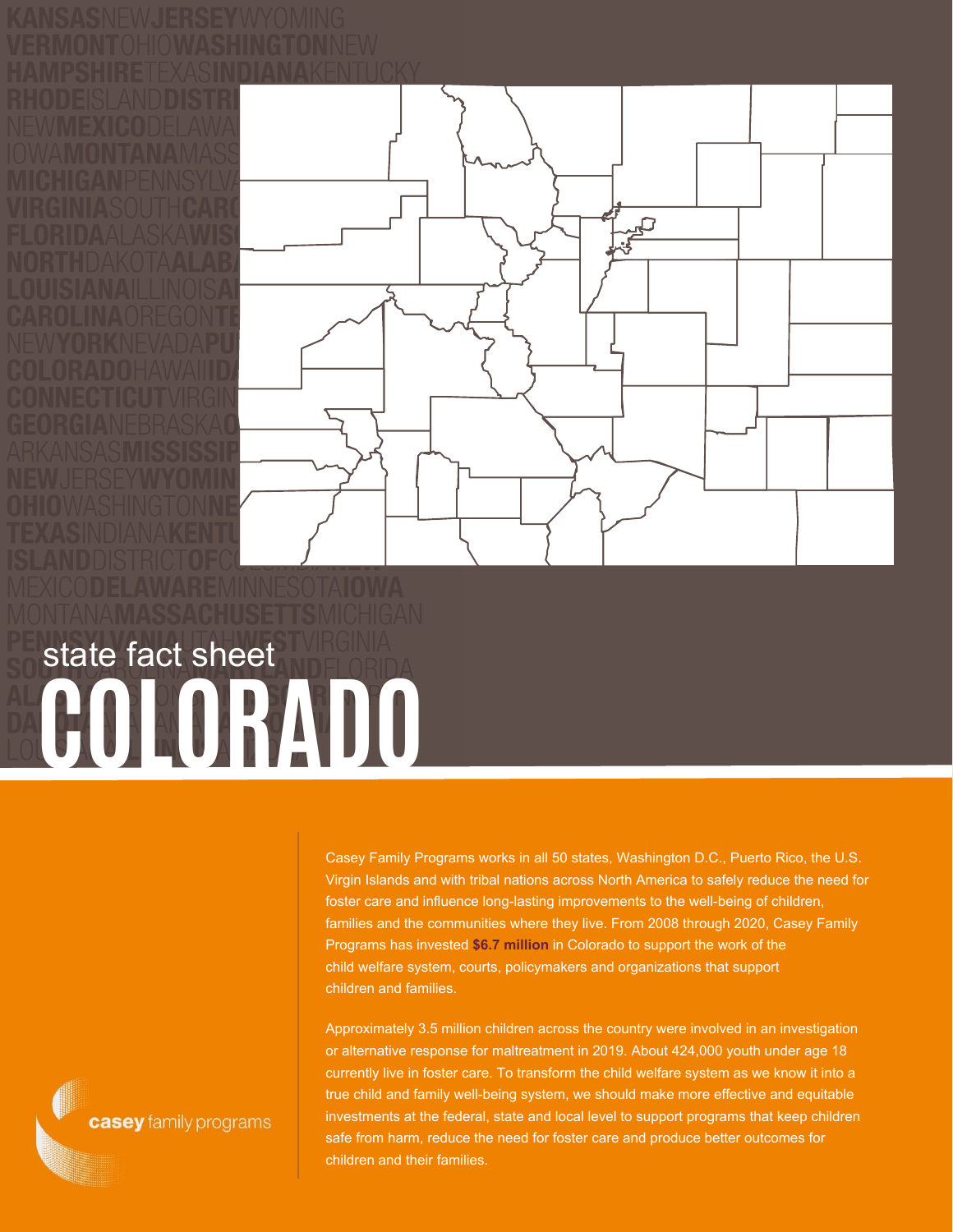We talk about a "foster care system," but the goal is to create a child and family well-being system that prevents abuse and neglect and helps every child grow up safely in his or her own family whenever possible. Rather than waiting for maltreatment to occur, we can improve the safety of children who have come to the attention of child protective services by helping their families with evidence-based and promising practices.

Across Colorado in 2019, approximately:

## 45,829

4,283 **children were involved** in investigations of maltreatment or other issues where timely intervention can be important **children entered** foster care

Most states currently are limited to using the bulk of the \$9.8 billion in dedicated federal child welfare funding only for services related to foster care. The Family First Prevention Services Act of 2018 and the Family First Transition Act of 2019 provide states with the historic opportunity to invest federal funding to support preventive services, including substance abuse, mental health and parental skill training, so more children can remain safely at home. States and tribes now have access to new federal prevention resources to help keep children safe from harm in the first place by helping strengthen their families.

How federal child welfare funding is currently aligned in Colorado\*:

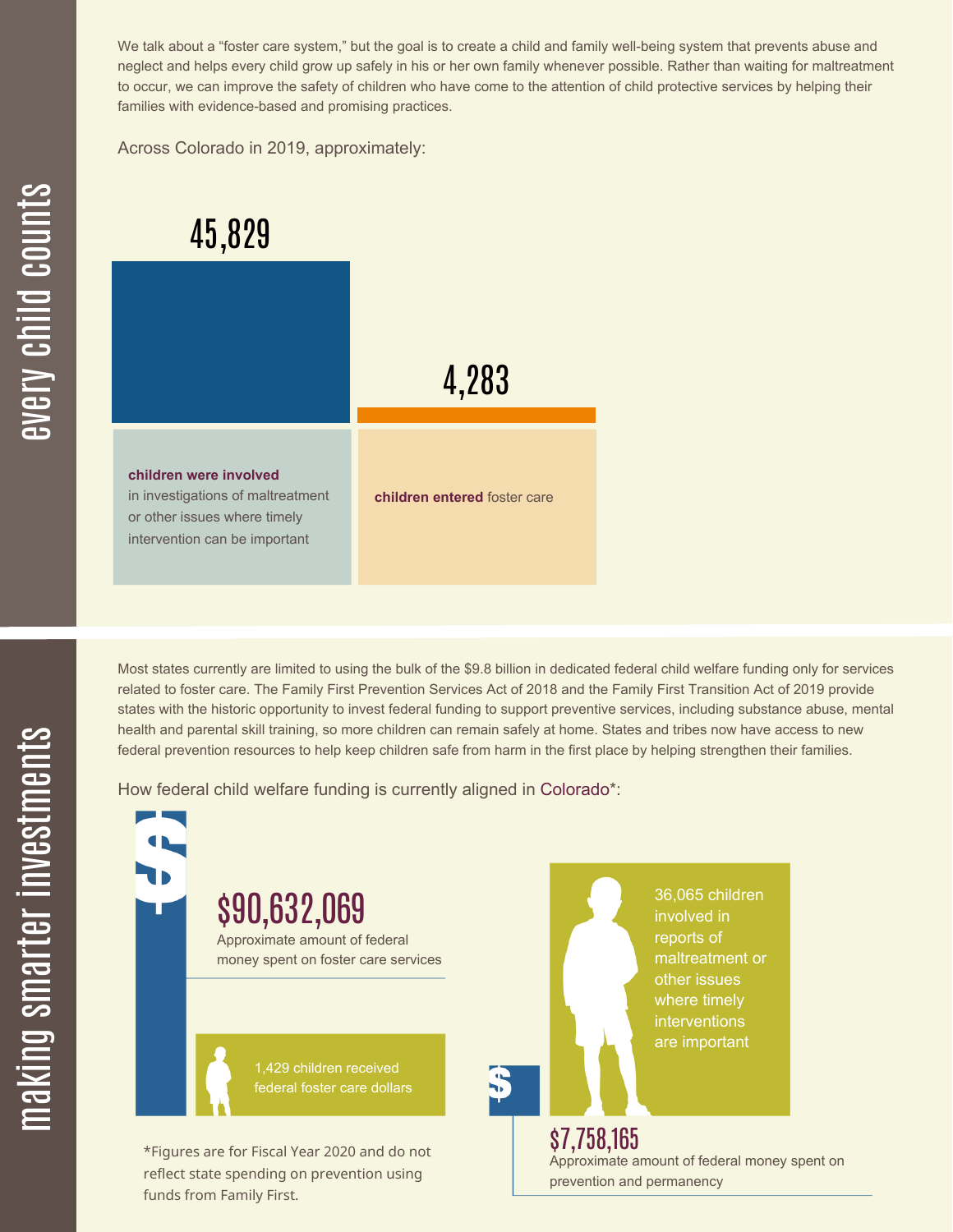Safety and effective response go hand in hand. Most children enter foster care due to neglect and other reasons — not because of physical or sexual abuse. In Colorado, providing targeted and effective interventions as soon as possible, including by accessing new federal resources provided under the Family First Prevention Services Act and the Family First Transition Act, can safely allow children to remain with their families and thrive.

Reasons children in Colorado enter foster care:

| 14%                                                      | 86%                |
|----------------------------------------------------------|--------------------|
| <b>ABUSE</b>                                             | NEGLECT AND OTHER* |
| Children under age 18 living in foster care in Colorado: |                    |

(as of September 30 of each year)



\*"Other" includes parental substance abuse, child substance abuse, child disability, child behavior problems, parent death, parent incarceration, caretaker inability to cope, relinquishment or inadequate housing.

experience a repeat occurrence of maltreatment within six months

94% of

children in

Colorado

do not

What happens to children who end up in foster care? Most are safely reunited with their own family or extended family. A significant number are adopted. Under the Family First Prevention Services Act, communities can more easily invest in helping more children to grow up in safe, stable families by providing appropriate and timely services prior to the need for removal, or after they return home or have been adopted.

Among children in Colorado who exited foster care in 2019:



 $\overline{\mathbf{C}}$  $\leq$  $\overline{\mathbf{C}}$  $\overline{\mathsf{Z}}$  $\overline{\mathbf{C}}$ 

 $\equiv$ 

 $\blacksquare$  $\overline{\mathbf{C}}$  $\mathcal{C}$  $\overline{\mathbf{C}}$  $\overline{\phantom{a}}$  $\overline{\mathbf{C}}$  $\mathcal{C}$ <u>م</u>

 $\equiv$ 

el<br>O  $\overline{\phantom{0}}$  $\blacksquare$ 

t<br>B

mily

Numbers may not equal 100% due to rounding. \*"Other" includes transferred to another agency, ran away or died.